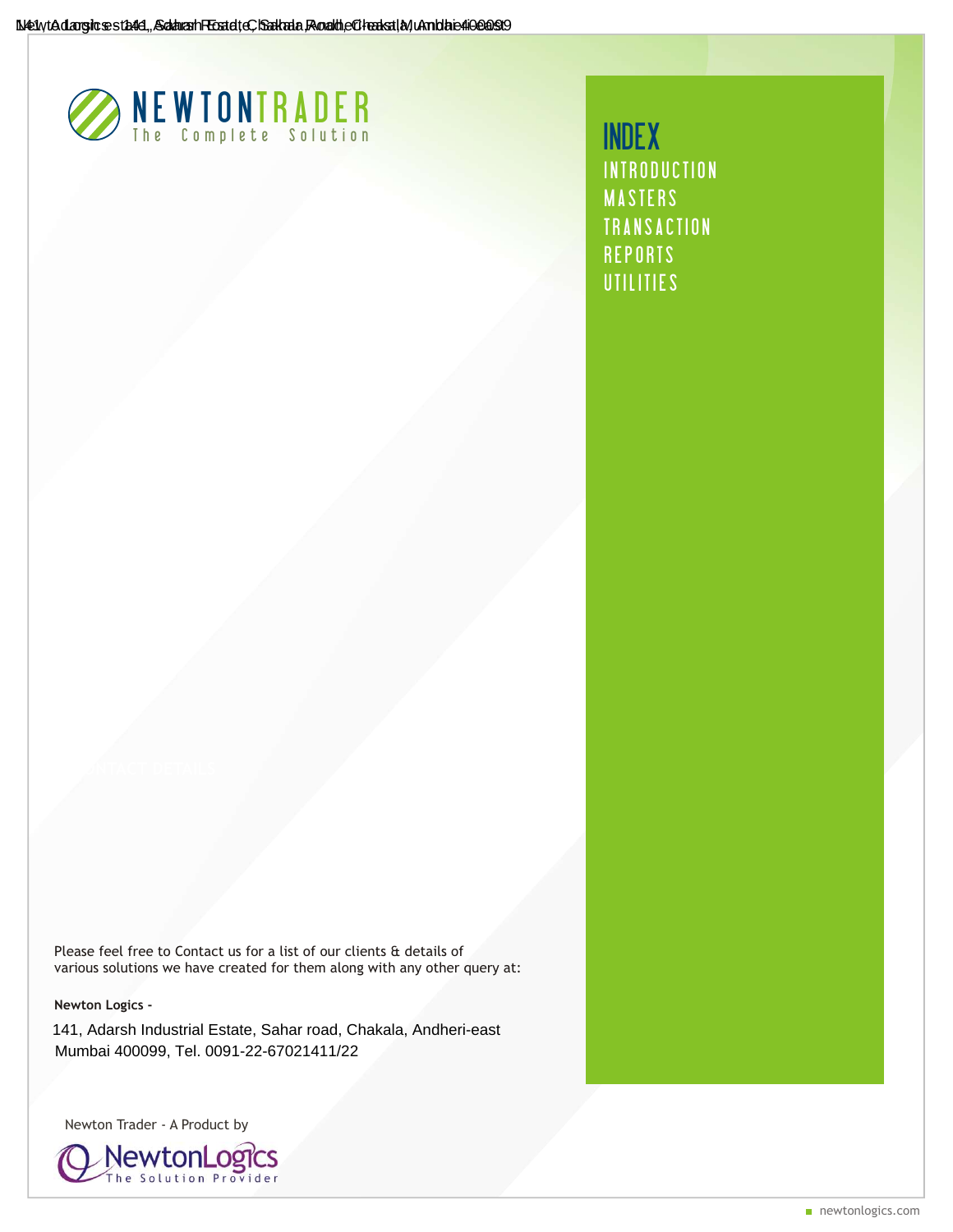<span id="page-1-0"></span>

## INTRODUCTION

# What if there was a solution that totally controlled all your trade needs?

# What if this solution actually multiplied profits?

What if this solution was so automatic that it created proposals, invoices, orders, accounts, analysis of buying/sales/stocking trends on its own?

The time for what-ifs is over. Newton Trader is here. The solution that makes crucial decisions for you. Decisions like: which is the best trader to buy from in terms of quality and price; which is the best organization to sell to and when is the next order due; What to stock; How much to stock; When is the stock due for a refill; or even How can we save on overstocking and damage of goods?

### Newton Trader is an answer to your numerous questions

You could be B2B trade organization or a B2C company; a stockist, an international importer/exporter, a manufacturer, a wholesaler, a small-time ambitious business, a multinational or a window for other trades or a combination of the above. Newton Trader boosts your profits and makes your business grow, no matter who you are! Newton Trader is an extremely powerful business tool and what's more it is totally cost effective.

**Any solution can give you information but Newton Trader actually helps** you act on the information by prompting decisions and actioning orders, invoices, proposals, specials for preferred clients, sales reports, graphical analysis and just about anything… You name it and Newton Trader will do it.

For instance, at two in the morning, if your sales executive in Assam needs to know the most competitive landing cost of an item imported from Japan, Canada or UK in order to give a quick quotation? Plus, he needs to analyze in the last five years how has Assam been as a market and what will be the trend in the coming four years? Also, he needs to know whether the currency against UK pound is better than the Canadian dollar for profit in Indian rupees. And just to make things more complicated he wants a quick research on which country's goods are selling the most in rural areas as against urban areas along with, which is the best season for sale of the item because it affects stocking. He would need a few minutes.

[INTRODUCTION](#page-1-0) **[MASTERS](#page-2-0) [TRANSACTION](#page-4-0) [REPORTS](#page-7-0) [UTILITIES](#page-9-0)** INDEX

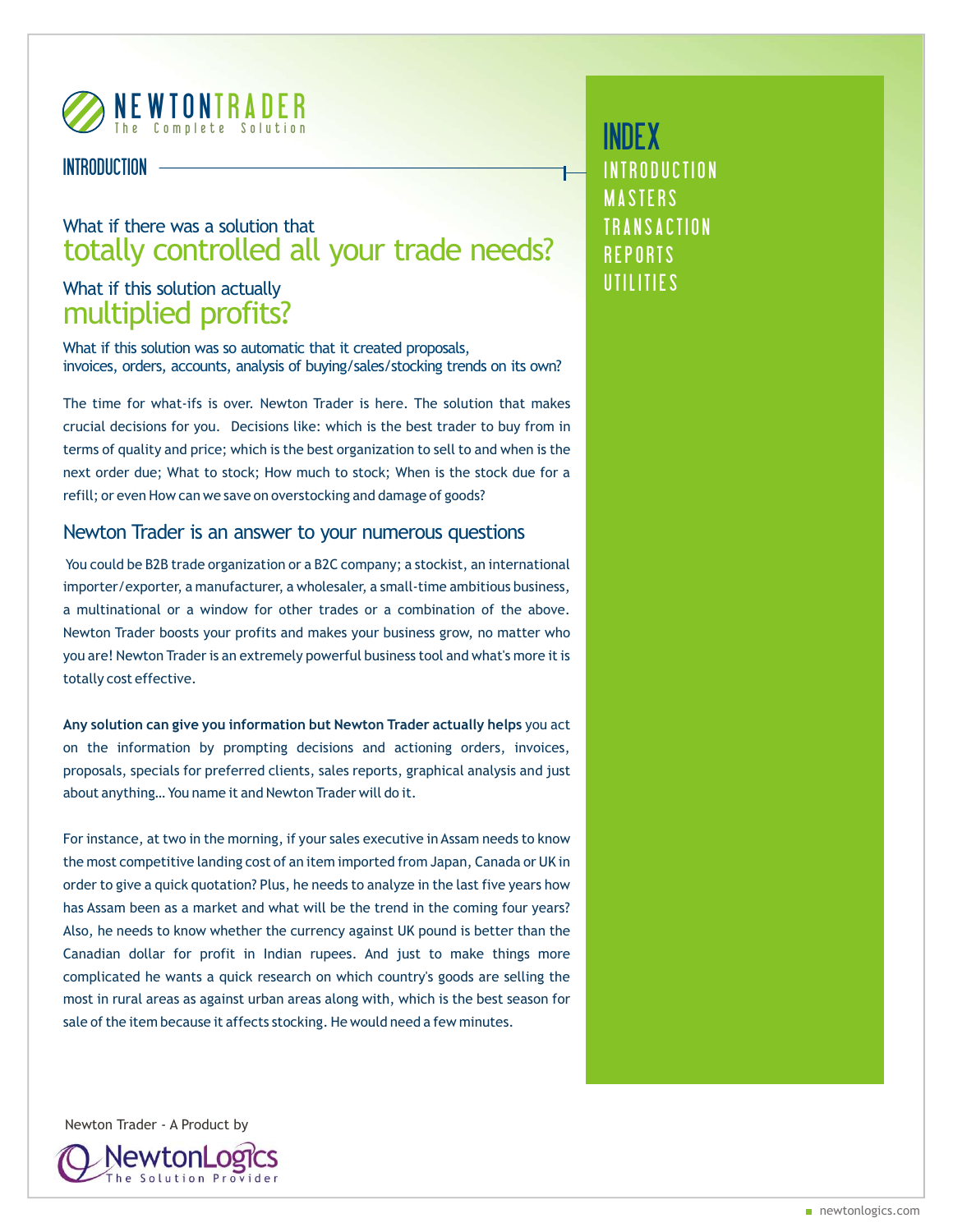<span id="page-2-0"></span>

### MASTERS -

- **Company Information**
- **Branch Master**
- **User Master**
- **Accounts Information**
	- **.** Account Group Master
	- . Account Master
	- **.** Account Balance Master
	- **.** Bank Master
	- **.** Customer Group Master
	- **Customer Master**
	- Supplier Group Master
	- Supplier Master
	- Currency Master
	- . Sub Ledger Master
	- Currency Exchange Rate Master

#### **Location Information**

Country Master State Master City Master Area Master Region Master

#### **Sundry Information**

- Transporter Master
- Agent Master
- **.** Customer Prospect Master
- Customer Source Master
- ! Competitors Master
- Out Brand Master
- Reason Master
- ! Customer Bank Master
- ! Dr Note/Cr Note Subjects Master
- Payment Media Master
- **Narration Master**
- **.** Payment Terms Master
- ! Addition Deduction Master
- ! Department Master
- Industry Type Master
- Industry Segment Master
- ! Voucher Type Master
- Sales Form Master
- . Stock Adjustments Remarks Master
- **.** Marketing Remarks Master
- Warehouse Master
- **Location Master**
- Person Master
- SalesPerson Master
- Shipment Mode Master
- Payment Mode Master

Newton Trader - A Product by

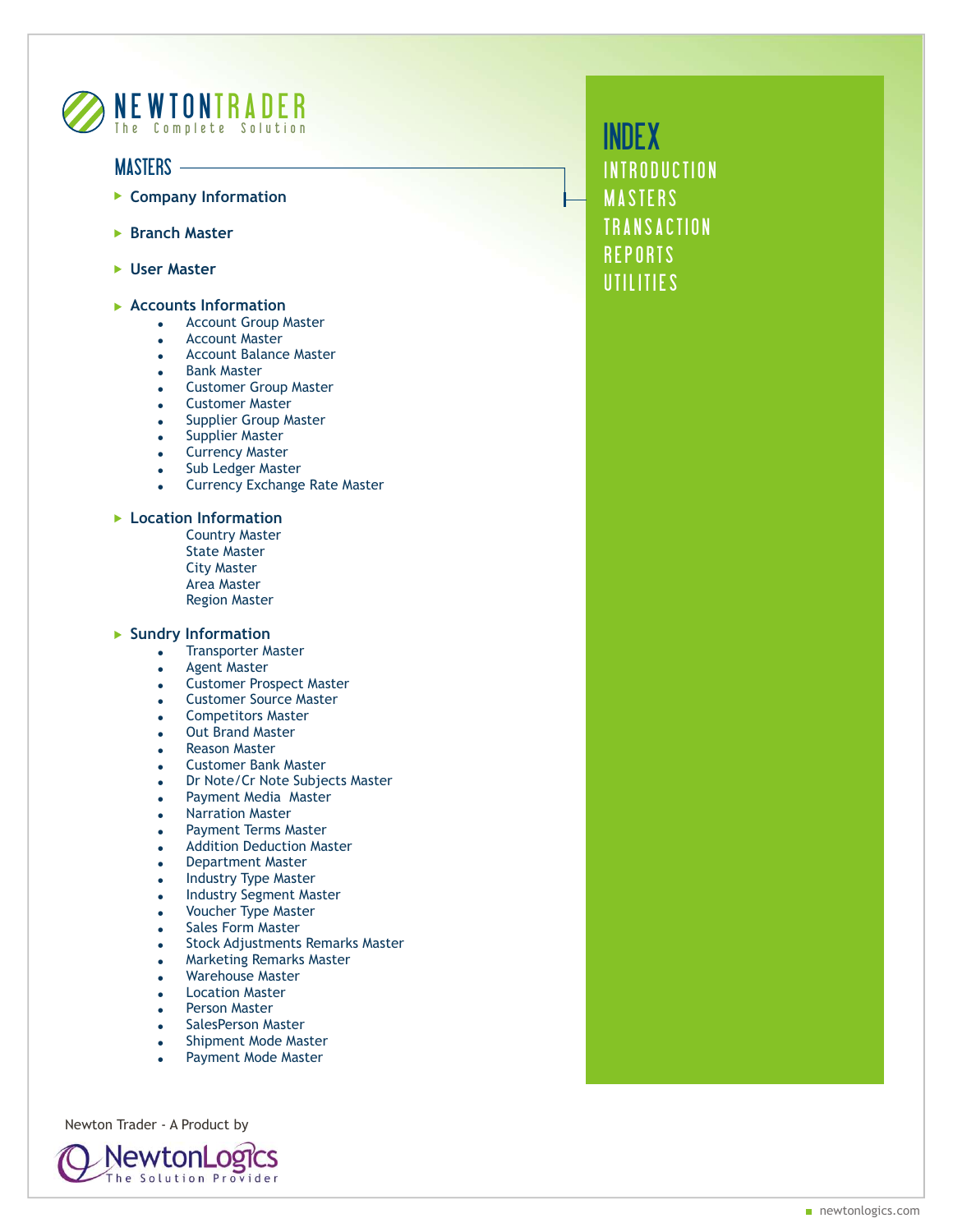

## MASTERS -

#### **Equipment Master**

- . Equipment Group Master
- . Equipment Brand Master
- **.** Equipment Capacity Master
- **.** Equipment Master

#### **Item Information**

- . Item Group Master
- . Item Brand Master
- Item Unit Master
- . Item Packing Style
- Item Master
- . Item Nature Master

#### ▶ Price List

- . Competitor Price List
- Supplier Product Rate List
- Price List Tools

**[INTRODUCTION](#page-1-0) [MASTERS](#page-2-0)** [TRANSACTION](#page-4-0) **[REPORTS](#page-7-0) [UTILITIES](#page-9-0)** INDEX

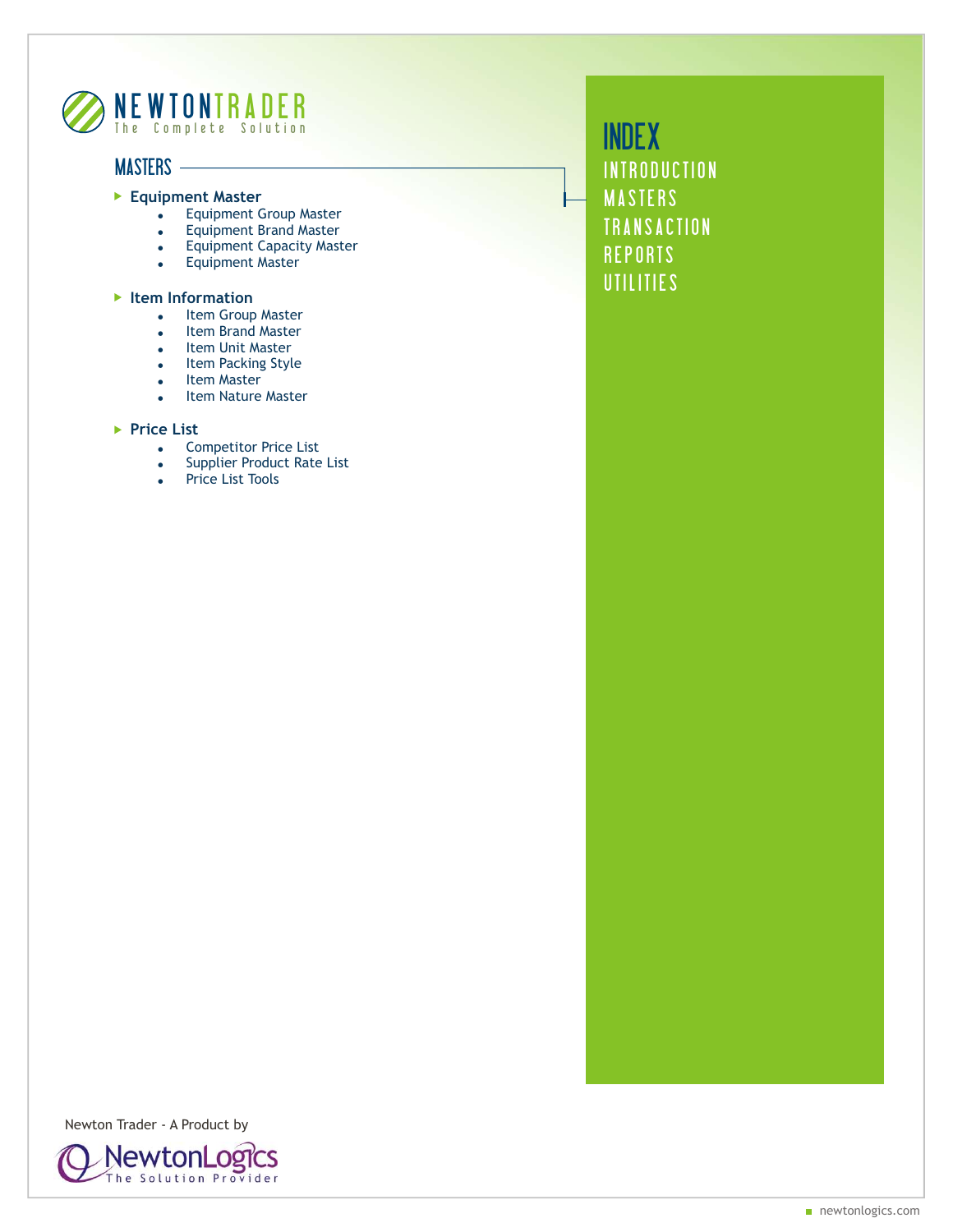<span id="page-4-0"></span>

## TRANSACTIONS -

- **Sales Module**
	- **.** Enquiry From Customer
	- **.** Quotation To Customer
	- **.** Order From Customer
	- Order Acceptance
	- **Stock Booking**
	- Stock UnBooking
	- Sales Invoice Cum Goods Outward Note
	- Goods Outward Note
	- Sales Invoice Against Goods Outward Note
	- Goods Returned From Customer
	- Replacement Voucher

#### **Purchase Module**

- **.** Material Requisition
- Purchase Requsition
	- . P. R. Approval Authorising
	- **.** Purchase Requisition
	- . P. R. Approval Stage 1
	- . P. R. Approval Stage 2
- **.** Enquiry To Supplier
- Quotation From Supplier
- Quotation Comparision
- Order To Supplier
	- . P. R. Approval Authorising
	- **.** Purchase Requisition
	- . P. R. Approval Stage 1
	- **.** P. R. Approval Stage 2
- **Direct Purchase**
- Goods Inward Notes
- Goods Inward Note
- Goods Inward Note Against Excise Invoice
- Goods Inspection Note
- ! Goods Return To Supplier Against GIN
- Goods Acceptance Notes
- Purchase Invoice Against GIN
- Purchase Invoice Cum GIN
- ! Goods Return To Supplier Against GAN
- **Bill Allocation** 
	- . Purchase Inv Against GIN
		- . Purchase Inv Cum GIN
- Passing Purchase Invoice
	- **Bill Passing Approval Authorising**
	- . Purchase Invoice Against GIN
	- Purchase Invoice Cum GIN

Newton Trader - A Product by

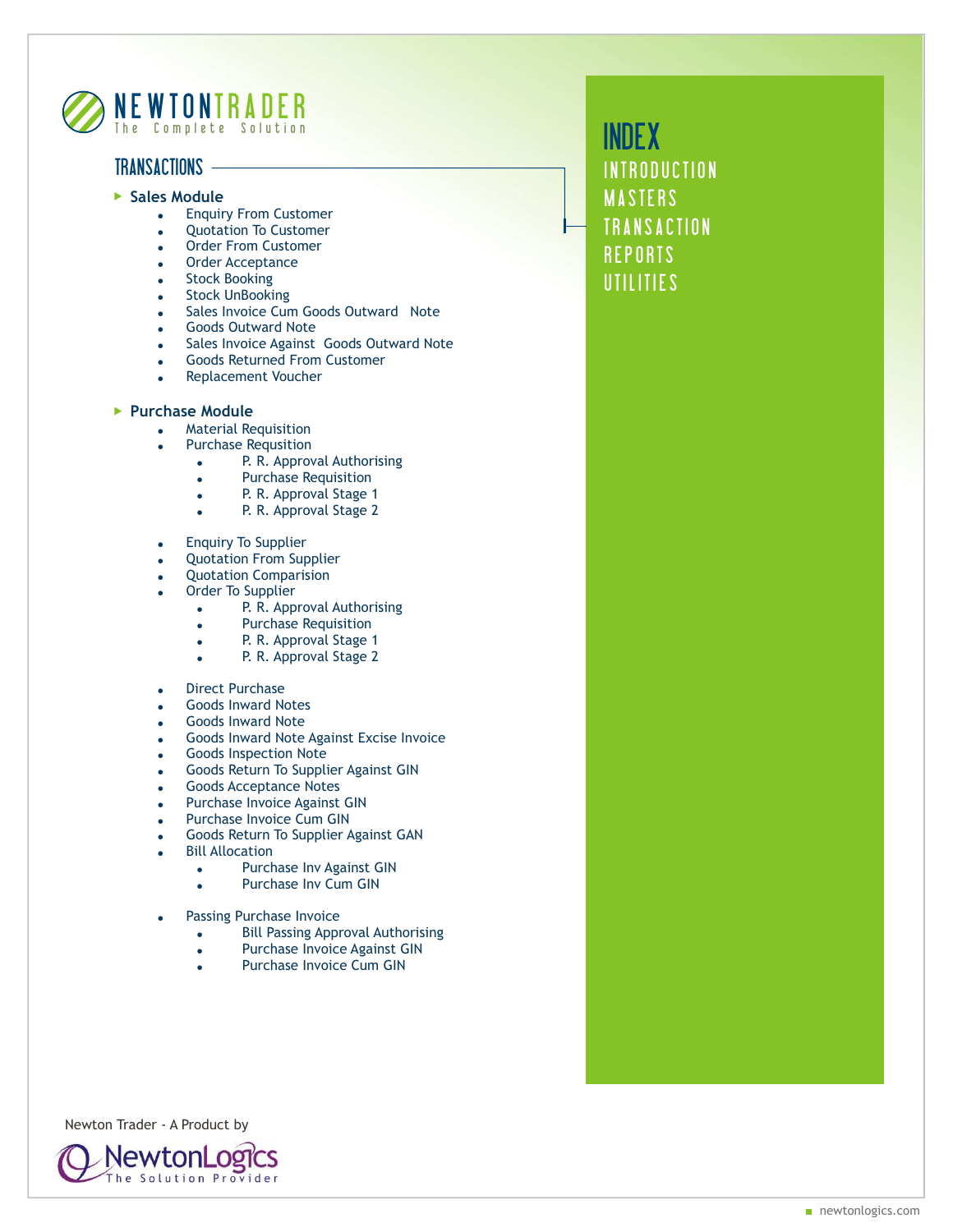

## TRANSACTIONS -

- **Inventory Module**
	- . Opening Balance
	- Stock Transfer
		- **.** Warehouse To Warehouse
		- . Location To Location
	- Stock Adjustment
	- Physical Stock Entry Form
	- **Stock Updation**
	- Combined Item Stock Entry
		- . P. R. Approval Authorising
		- **.** Purchase Requisition
		- . P. R. Approval Stage 1
		- . P. R. Approval Stage 2

#### **Account Module**

- Bank
	- **.** Bank Receipt
	- **.** Bank Payment
	- **.** Bank Reconcilation
- Sales Invoice Without Item
- Purchase Invoice Without Item
- ! Cash
	- **.** Cash Receipt
	- **.** Cash Payment
- Journal Voucher
- ! Credit Expense Entry
- Petty Cash
- Debit / Credit Entry
	- . Debit Note Without Item
	- **.** Credit Note Without Item
	- . Debit Note With Item
	- . Credit Note With Item
- Debit / Credit Approval
	- . Debit Note Without Item
	- Credit Note Without Item
	- . Debit Note With Item
	- ! Credit Note With Item
- . On Account Adjustment
- **TDS Adjustment**

#### ▶ Service Module

- Goods Repairs Inside Warranty
	- Goods Recd From Customers For Repairs
	- **.** Goods In-House Repaired
	- ! Goods Sent Out For Repairs
	- Goods Received After Repairs From Outside
	- ! Goods Returned To Customer

Newton Trader - A Product by

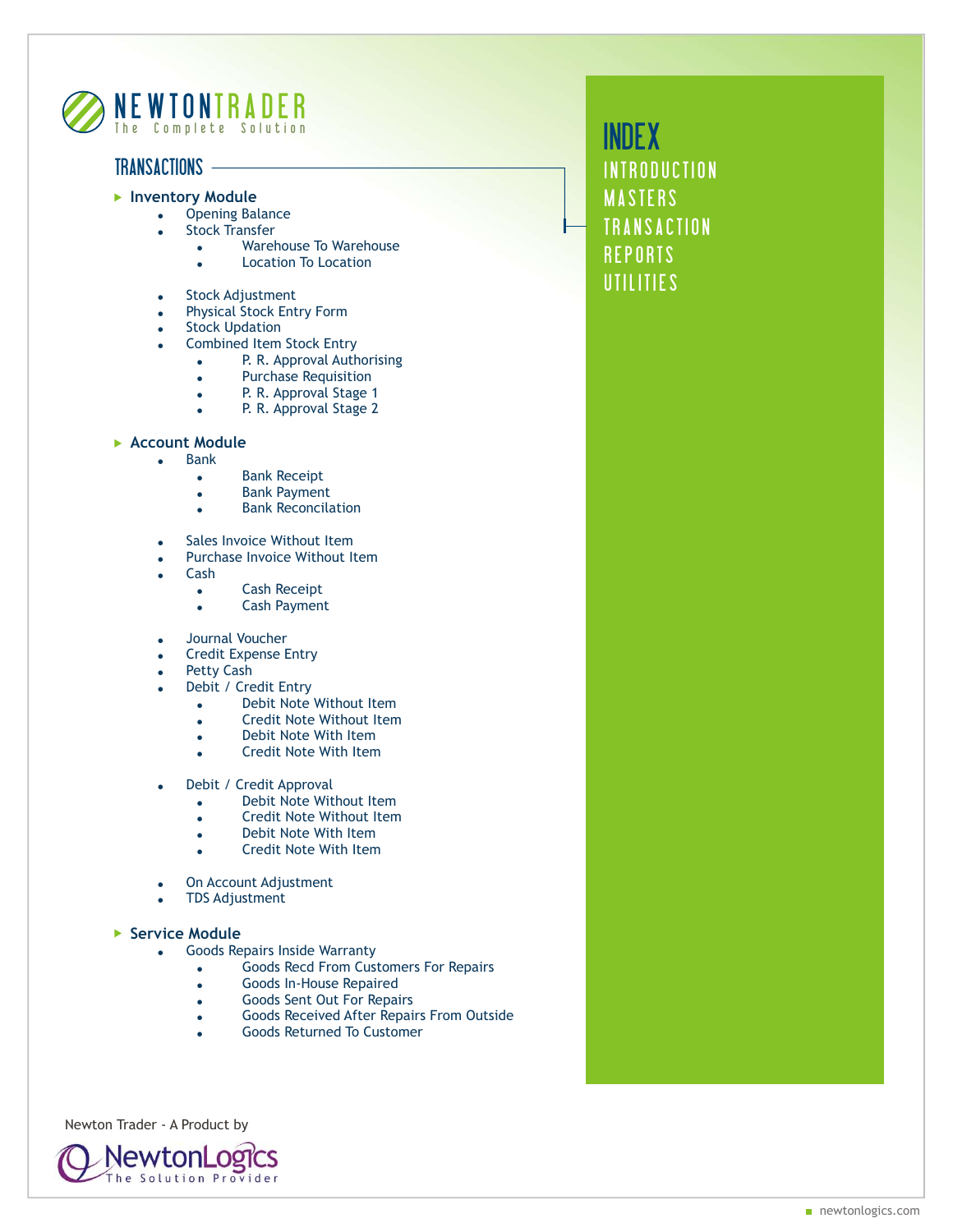

## TRANSACTIONS -

- **Service Module Contact Service Module** 
	- **.** Goods Repairs Outside Warranty
		- Repair Enquiry
		- . Goods Sent Out for Estimate
		- **.** Estimate Preparation
		- . Work order & Approval of Estimate
		- Goods Sent Out for Repair
		- . Goods Received From Outside After Repairs
		- . Delivery Challan For Repaired/Unrepaired Goods
		- . Sales Invoice For Repaired/Unrepaired Goods

**[INTRODUCTION](#page-1-0)** [MASTERS](#page-2-0) [TRANSACTION](#page-4-0) **[REPORTS](#page-7-0) [UTILITIES](#page-9-0)** INDEX

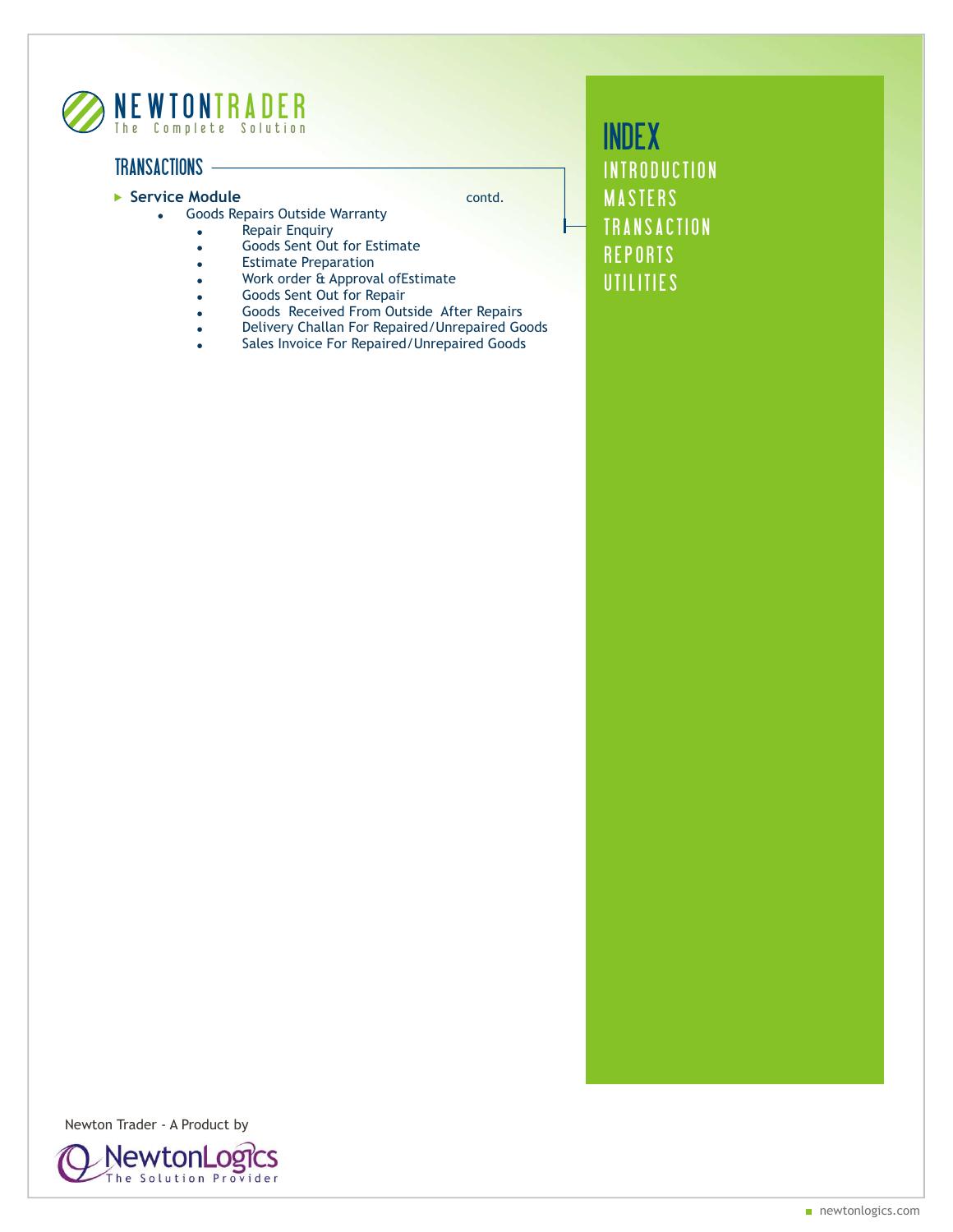<span id="page-7-0"></span>

### REPORTS

- **Master Listing** 
	- **.** Goods Repairs Outside Warranty
		- . Customer Master
		- **.** Supplier Master
		- Item Maste

#### **Account**

- . MIS
	- Ledger
	- Trial Balance Report
	- . Customer OutStanding Register
	- Supplier OutStanding Register
	- . Cash Purchase vs Cash Sale
	- **.** Cash Purchase Oustanding
	- **.** Cash Sale Oustanding
	- . Sub Ledger Report

#### **Register**

- . Debit Note / Credit Note
- . Debit Note Register
- **.** Credit Note Register
- . Bank Books
	- . **Bank Book**
- ! Cash Books
	- ! Cash Book
- **Bank Books** 
	- Bank Book
- Journal Voucher
	- . Journal Voucher Register
- ! Addition/Deduction
	- . Addition/Deduction Head Register
- Petty Cash Book
	- . Petty Cash Book
- ! Credit Expenses Register
	- Credit Expenses Register
- Stock Balance Report
- Register Reports
- Sales Module
	- **.** Enquiry From Customer
	- **.** Quotation To Customer
	- ! Order From Customer
	- **Stock Booking**
	- **Stock UnBooking**
	- **.** Sales Register
	- **.** Goods Outward Note
	- **.** Goods Return From Customer
	- Replacement Voucher

Newton Trader - A Product by

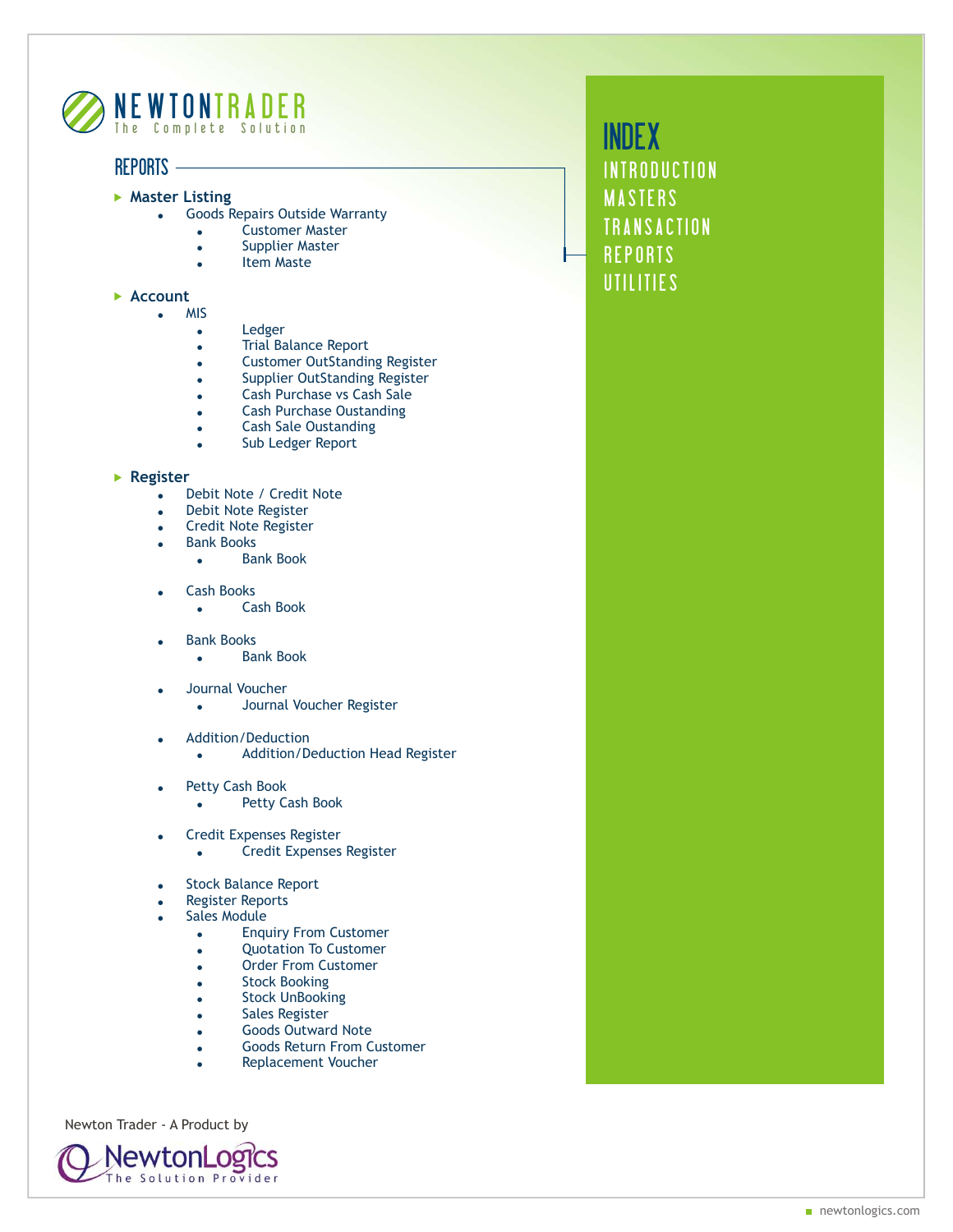

### REPORTS -

- Purchase Module
	- . Material Requisition Register
	- **.** Purchase Requisition
	- **.** Enquiry To Supplier
	- **.** Quotation From Supplier
	- Quotation Comparision
	- Order To Supplier
	- Goods Inward Note
	- Goods Inspection Note
	- ! Goods Return To Supplier Against GIN
	- Goods Accept Note
	- **.** Purchase Register
	- . Goods Return To Supplier Against GAN
	- **.** Perchase Requisition (Auto)
- **Service** 
	- **.** Goods Received For Repair Register
	- . Goods Sent Outside Register
	- **.** Goods Returned To Customer
	- **Repair Enquiry Register**
	- Work Order
	- Delivery Challan
	- . Sales Invoice for Reports
	- **.** Repair Estimate to Customer
- **Inventory** 
	- Stock Ledger
	- Stock Balance
	- **Document Printing**
	- **Account** 
		- **.** Bank Receipt
		- **Bank Payment**
		- Cash Receipt
		- Cash Payment
		- **.** Journal Voucher
		- Petty Cash

**[INTRODUCTION](#page-1-0)** [MASTERS](#page-2-0) **[TRANSACTION](#page-4-0) [REPORTS](#page-7-0) [UTILITIES](#page-9-0)** INDEX